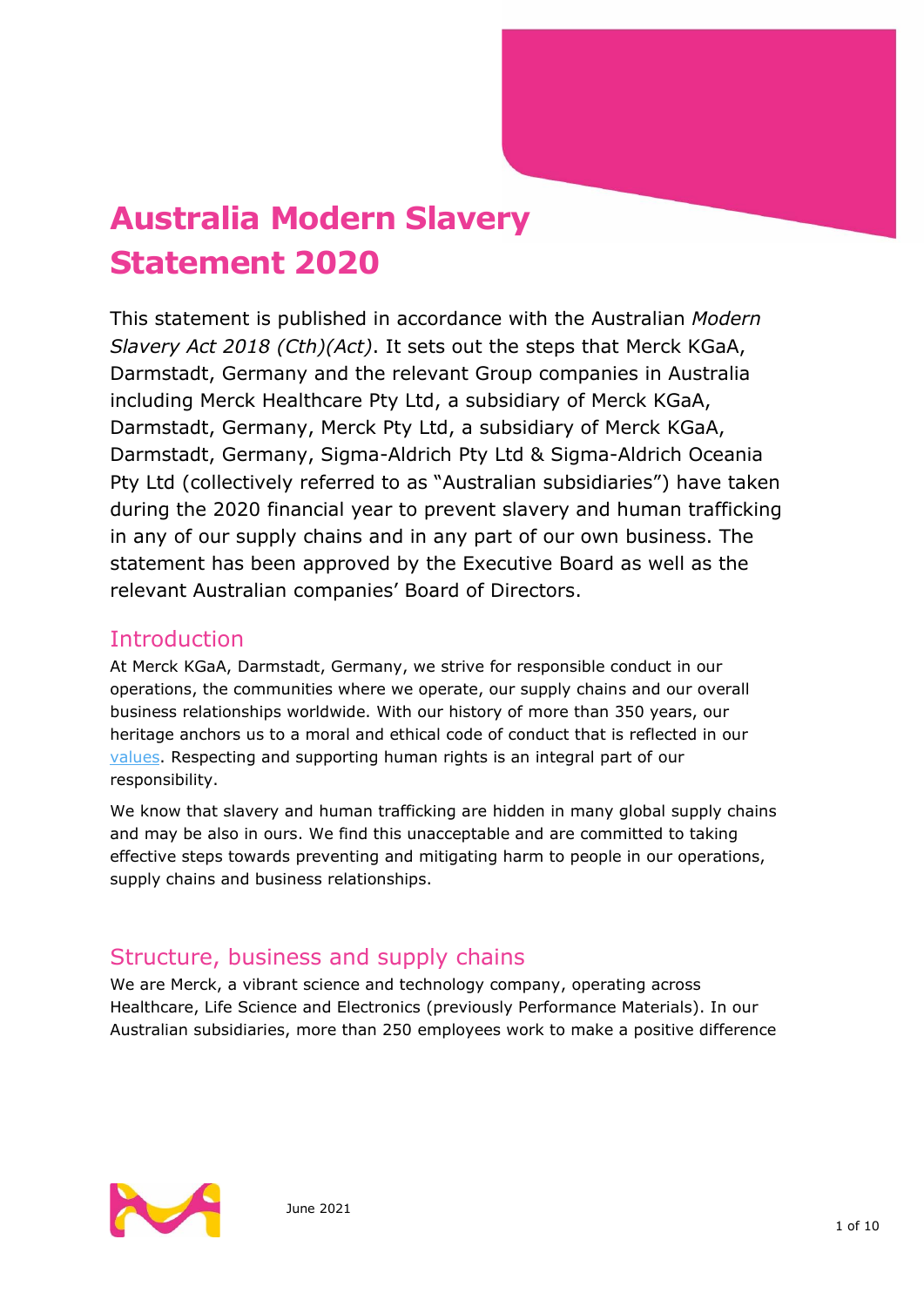to millions of people's lives every day by creating more joyful and sustainable ways to live. In 2020, our Australian subsidiaries generated combined sales of € 180 million (approx. AUD 290 million).

The businesses of Merck KGaA, Darmstadt, Germany in Australia comprises the following three business sectors:

- In **Healthcare**, we have a clear vision we make life better. Every day, we work towards achieving progress for patients, customers and society as a whole. We put patients at the centre of everything we do, in line with helping to improve, prolong or create life. In Australia, we are working with Healthcare Professionals to deliver personalised treatments for people living with serious diseases such as Multiple Sclerosis, Cancer and severe hormone deficiency. We also enable others who are experiencing fertility challenges, to achieve their dream of becoming parents. By the year 2023, it's expected that more than 250,000 Australians will benefit from Merck's medicines.
- In **Life Science**, we are a leading, worldwide supplier of tools, high-grade chemicals, and equipment for academic labs, biotech, and biopharmaceutical manufacturers, as well as the industrial sector. Our portfolio comprises more than 300,000 products, ranging from lab water systems to genome-editing tools, antibodies, and cell lines, as well as end-to-end bioprocessing systems to support the manufacturing needs of both emerging biotech and large pharma companies. We have and will continue to play a critical role in aiding the ongoing [response to the Covid-19](https://www.emdgroup.com/en/company/press/press-kits/corona-pandemic.html) pandemic, supporting our customers working on combatting the novel virus through our products, services, and expertise.
- **Electronics** is advancing digital living. Our main focus is on the electronics market with our materials and solutions changing the way we generate, access, store, process, and display information. We offer innovative solutions especially for the electronics industry - for microchips and displays - and for surfaces of every kind. In Australia our core markets are Coatings with our effect pigments and Cosmetics with our stunning effect pigments and active ingredients for beauty and personal care applications. Industrial applications also benefit from our innovative technical additives, providing added-value functionalities such as scratch resistance and laser marking. Effective March 4, 2021, we changed the name of the Performance Materials business sector to Electronics. The new name is the visible result of the strategic realignment conducted over the past several years.

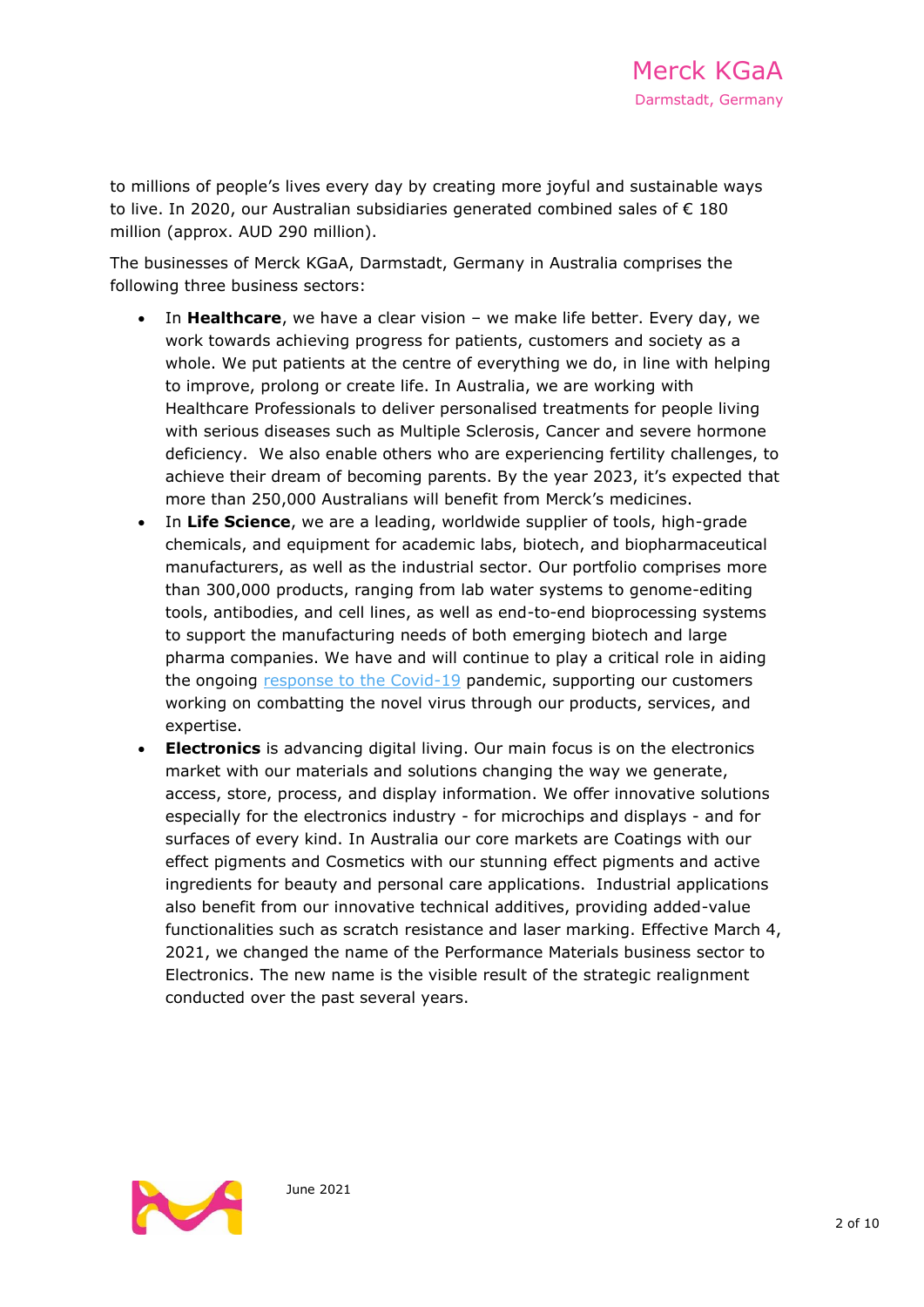In 2020, we derived 47.5% of net sales from Healthcare 51% from Life Science and 1.5% from the Electronics business.

We require numerous raw materials, packaging materials, technical products, components and services, which we procure from approximately 500 external suppliers in almost 10 countries. All goods and services purchased in 2020 amounted to around € 26.4 million. Of these, we purchased 12% from suppliers based in North America, 4% from suppliers based in Europe and 84 % from suppliers based in the Asia-Pacific region

We know from the human rights risk assessments we have conducted that the key risks for forced labor and modern slavery in our operations are present with vulnerable groups including contract workers and migrant workers. In our supply chain, we believe that modern slavery risks are highest in the sourcing of raw materials. Our activities to mitigate these risks are set out below.

### Policies in relation to slavery and human trafficking

As a signatory to the [UN Global Compact](https://www.unglobalcompact.org/) since 2005, we have committed to upholding [ten principles](https://www.unglobalcompact.org/what-is-gc/mission/principles) based on key UN conventions, including the elimination of all forms of forced and compulsory labor.

Our [Human Rights Charter](https://www.emdgroup.com/company/responsibility/us/Merck_KGaA_Darmstadt_Germany_Human_Rights_Charter.pdf) sets out our overarching commitment to human rights and defines the requirements for our company. The Charter brings together and complements the human rights aspects from our other regulations and guidelines, such as our [Code of Conduct,](https://www.emdgroup.com/company/responsibility/us/regulations-and-guidelines/code-of-conduct.pdf) the [Environment, Health and Safety Policy,](https://www.emdgroup.com/company/responsibility/us/EMD_EHS-Policy_US.pdf) and the [Responsible Sourcing Principles.](https://www.emdgroup.com/company/responsibility/us/MKGaA_Responsible_Sourcing_Principles.pdf)

Our Human Rights Charter was originally developed in 2013, following an initial corporate human rights risk assessment and inputs by internal and external stakeholders. Its update in 2019 included, once again, a process of external stakeholder engagement. We engaged business and human rights experts from various countries, including emerging markets, NGOs, trade union representatives and specialists regarding specific aspects of the Charter.

**For our own employees**, our Global Social [and Labor Standards Policy](https://www.emdgroup.com/company/responsibility/us/regulations-and-guidelines/Social-and-Labor-Standards-Policy-Website-US.pdf) sets out our commitment to international social and labour standards. The policy specifically states that we do not accept any form of forced or compulsory labour, child labour, modern slavery or human trafficking in any of our global operations or facilities. It

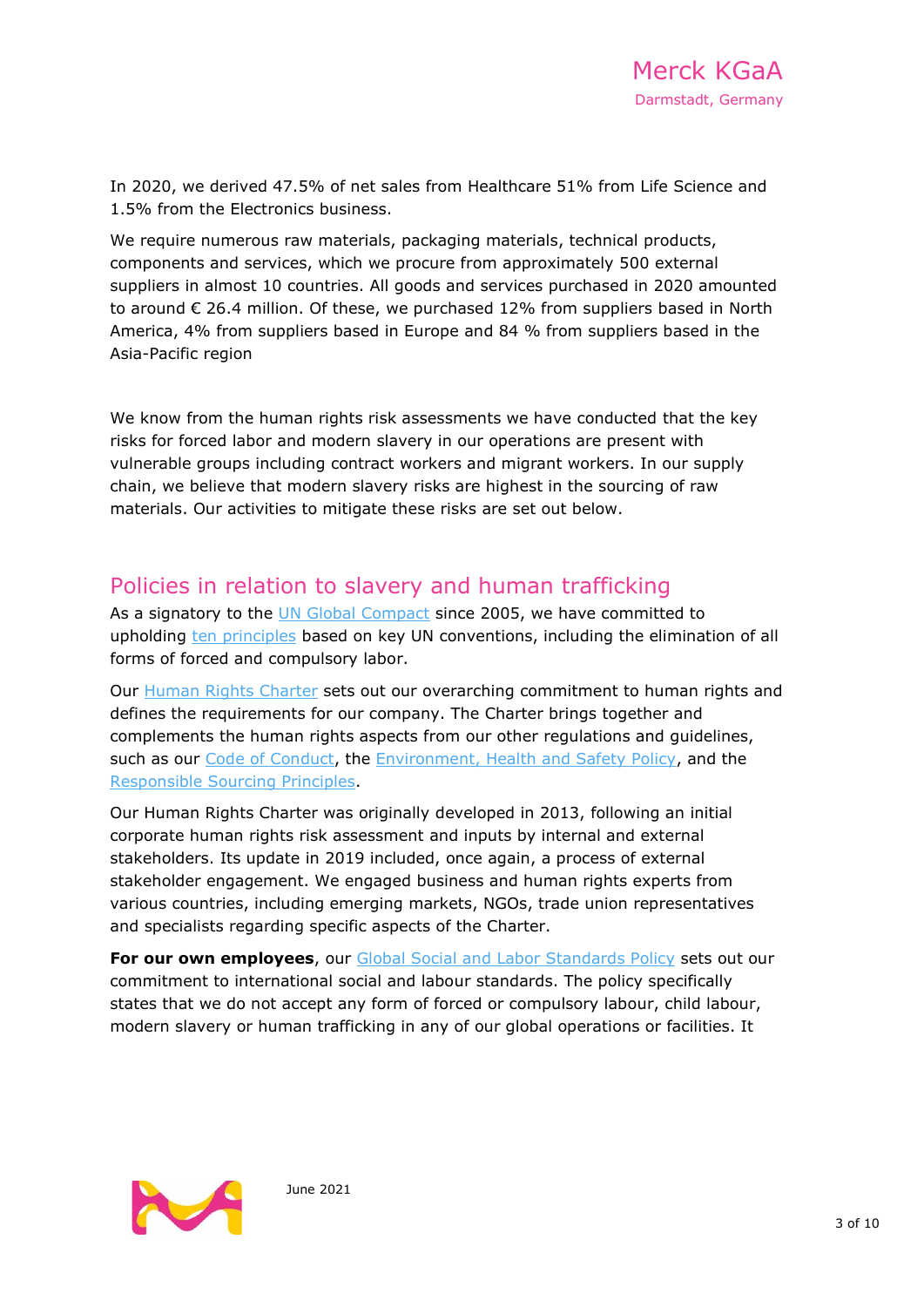prohibits practices such as confiscating or withholding worker identity documents and notes our commitment to ethical recruitment and the Employer Pays Principle.

Our expectations towards **suppliers** are set out in the our [Responsible Sourcing](https://www.emdgroup.com/company/responsibility/us/MKGaA_Responsible_Sourcing_Principles.pdf)  [Principles.](https://www.emdgroup.com/company/responsibility/us/MKGaA_Responsible_Sourcing_Principles.pdf) We require our suppliers to respect internationally proclaimed human rights, including the [ILO](https://www.ilo.org/global/about-the-ilo/lang--en/index.htm) Core Labor Standards, and to ensure that they are not complicit in any form of human rights abuses. The Principles require suppliers to ensure that no form of forced, bonded or involuntary labour is used. The Principles also strictly prohibit child labour.

In 2020, we published a [Responsible Minerals Sourcing Charter.](https://www.merckgroup.com/company/responsibility/en/ResponsibleSourcingGroupCharter_en.pdf) It complements the requirements set out in our Responsible Sourcing Principles. The primary focus of the [Responsible Minerals Sourcing Charter](https://www.emdgroup.com/company/responsibility/us/ResponsibleSourcingGroupCharter_us.pdf) is on mined material such as tin, tungsten, tantalum, gold (also known as the "3TGs"), and cobalt sourced from conflict-affected and high-risk areas. This Charter applies to all our entities and subsidiaries worldwide, all our employees as well as any third party acting on behalf of Merck KGaA, Darmstadt, Germany.

Our Group Standard on Contractor Environment, Health and Safety Management sets out our commitment to working conditions of contractors. It requests to include labour and human rights in the management processes and contractor relationship management. Knowledge exchange and feedback loops are used to enable collaborative learning and improvements on environmental, safety and labour/human rights standards. Contractors may be eliminated from the bidding list if human rights violations are noticed during the qualification and performance tracking process. The Group Standard was rolled-out via mail and webex in March 2020.

Our SpeakUp Line is our key [grievance mechanism](http://www.bkms-system.net/ISPEAKUP) for employees and external stakeholders worldwide to report violations against our ethical rules and against the Human Rights Charter. All suspected violations can be reported in local language to the SpeakUp Line via telephone or a web-based application, free of charge and, if desired, anonymously.

### Risk management and due diligence processes

Over the years, we have conducted a range of human rights risk and impact assessment processes which have covered labour rights issues and, most recently, explicitly consider modern slavery risks. These processes are described in the Annex of our [Human Rights Charter.](https://www.emdgroup.com/company/responsibility/us/Merck_KGaA_Darmstadt_Germany_Human_Rights_Charter.pdf)

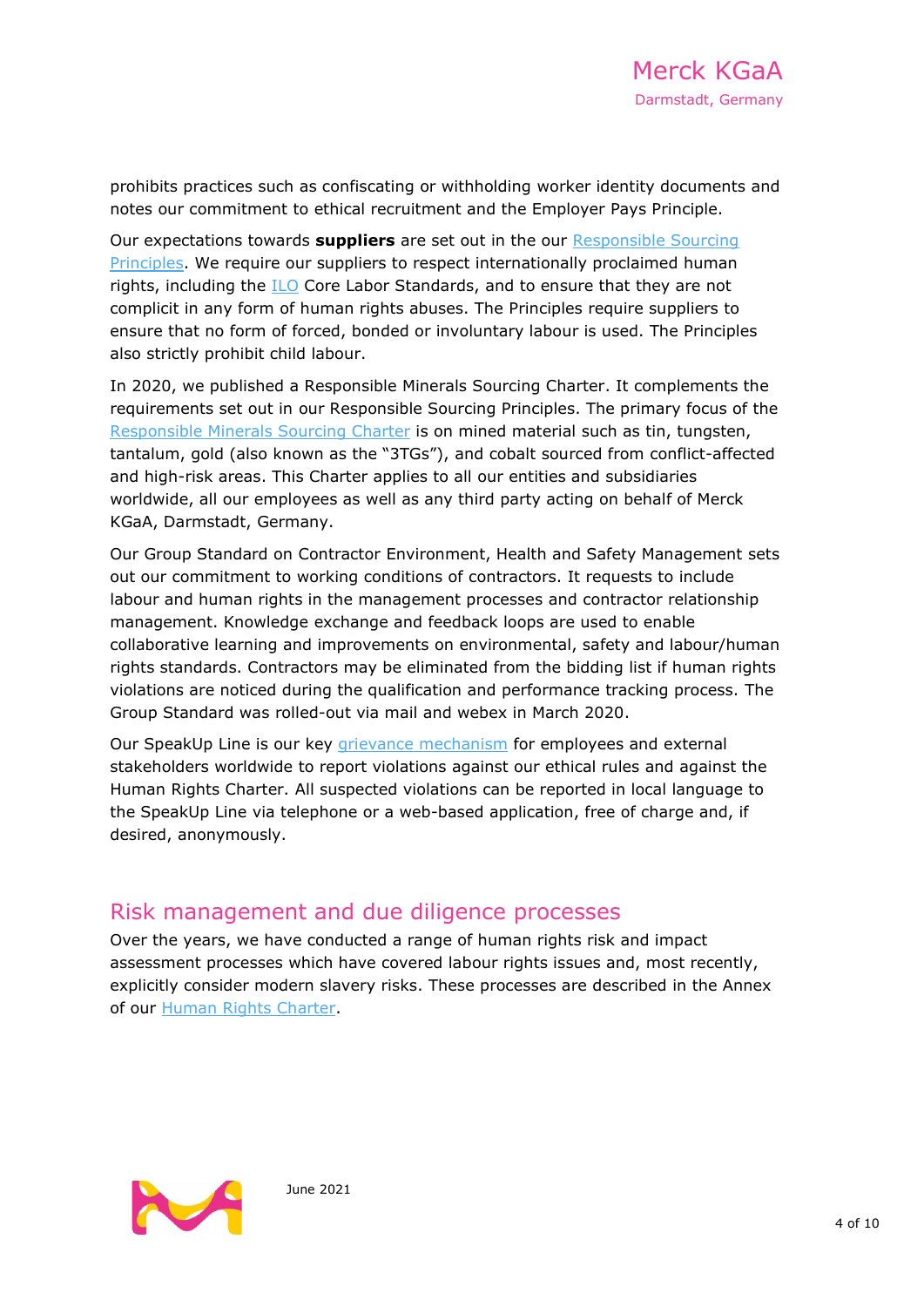#### **Risk Assessments**

Based on the knowledge we gained from the conducted human rights risk assessments in the past, we are aware that we could improve at addressing modern slavery risks associated with the use of labour providers and contracted workforces. We have worked to improve our due diligence activities in this area since then.

Currently, we are developing a new approach through which we aim to identify whether our external manpower is at risk. We are thus broadening the scope of the pilot project we conducted in 2019. Within the scope of this project, we conducted a Group-wide analysis of the work conditions of external manpower, especially in highrisk countries, such as China, Vietnam and the Philippines. Our ambition is to continue our work on our contractor populations in order to define appropriate actions to prevent, mitigate and where necessary remediate forced labour and modern slavery risks and impacts.

Our supplier risk assessment tool comprises human rights, child labour and supplier labour practices including modern slavery as risk criteria. In 2020, we extended this program to include more suppliers. We have also developed a company-wide [due](https://www.merckgroup.com/en/sustainability-report/2020/servicepages/glossary.html#duediligence)  [diligence](https://www.merckgroup.com/en/sustainability-report/2020/servicepages/glossary.html#duediligence) **process** for responsible supply chains of minerals from conflict-affected and high-risk areas, according to OECD guidance. In addition to our internal efforts, we are a member of the industry initiative "Together for Sustainability" (TfS). As such, we are able to use the supplier self-assessments and audit results shared among all member companies. TfS assessments and audits cover both child labour and forced and compulsory labour.

In 2019, we rolled out a new overarching cross-sector compliance risk management process. This "Compliance Risk Reporting & Self-Monitoring Process" also included risks relating to modern slavery and human trafficking. Moreover, it comprises two components: risk evaluation and monitoring the effectiveness of the compliance program within a business. After completing the first cycle in 2020, we focused on the key risks identified by running different analyses and dedicated follow-up activities for risk mitigation. The consolidated results showed a low risk of human rights violations throughout the Group.

In 2020, we conducted an internal audit to review and further improve the management processes of our Global Social and Labour Standards Policy. In addition, we verified compliance with the principles of the policy at our local subsidiaries. No violations were identified.

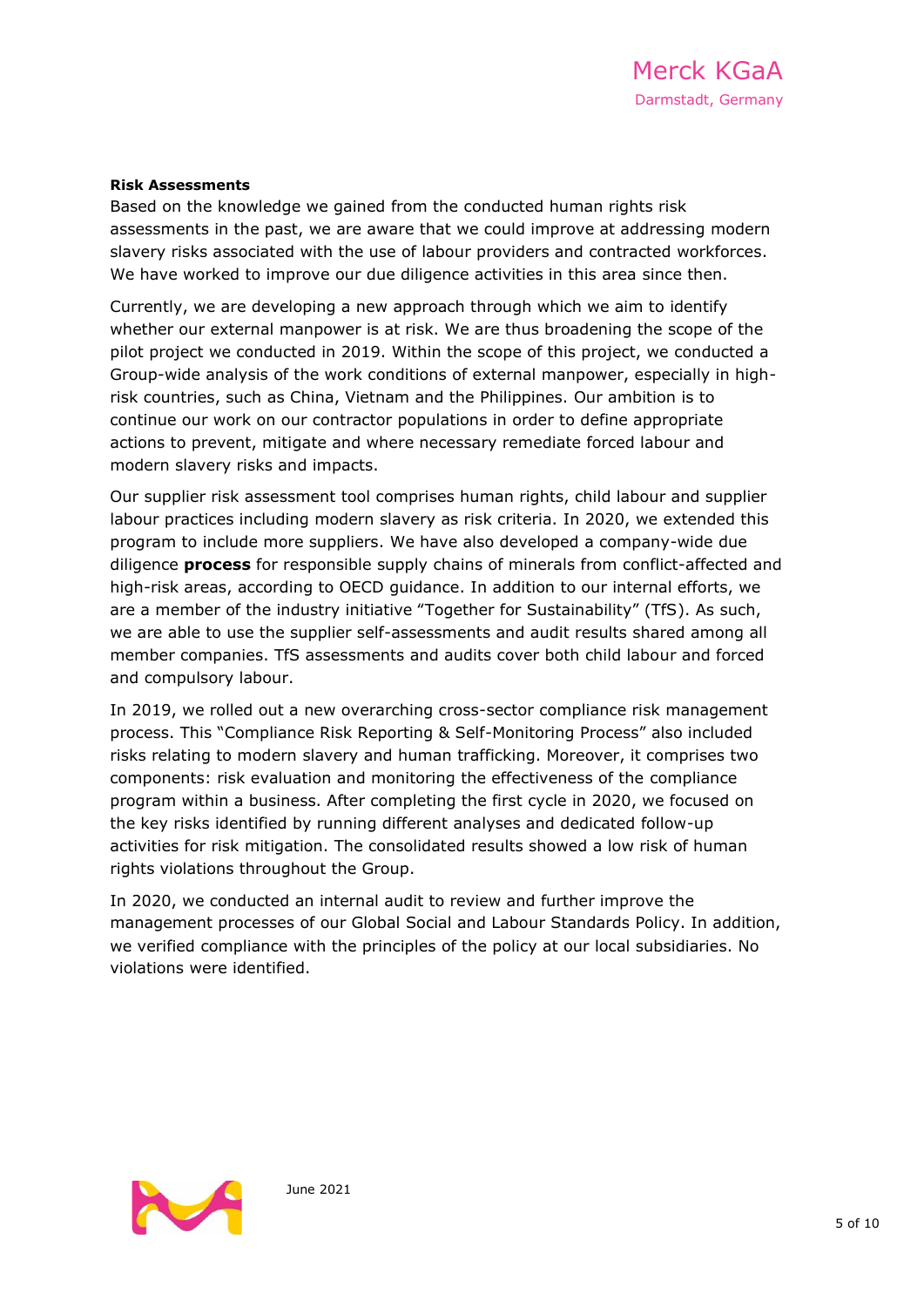#### **Mica**

Recognising that our mica supply chain carries potential risks of human rights violations including risks of forced and child labour, we have redesigned our supply chain already in 2010 and have established direct business relationships with our suppliers who handle mica sourcing and processing in India. Our procurement unit is in direct contact with the suppliers to reiterate the importance we place on ethical, social and environmental standards. We have implemented a series of oversight mechanisms to monitor and audit compliance with our standards. In case of noncompliance, we work with suppliers to ensure the appropriate implementation of corrective measures.

Furthermore, we are a founding member of the multi-stakeholder group Responsible Mica Initiative (RMI). In 2020, we once again held the presidency of the organisation. The initiative aims to eradicate child labour and unacceptable working conditions in the Indian mica supply chain by joining forces across industries.

The RMI responded rapidly to the Covid-19 outbreak. At the outset, the RMI funded community kitchens in the Giridih district until local authorities took over. These community kitchens supplied two meals per day, prioritising vulnerable groups, such as the elderly, migrant workers and underprivileged families. At a later stage, the RMI organised e-consultations so that all its stakeholders were able to continue the dialogue on sustainable mica.

#### **Governance**

Our manual for new Managing Directors covers the topic of human rights in an effort to heighten awareness at the executive level but also outlining the Managing Directors' responsibility regarding human rights and labour rights. The manual is primarily intended to consolidate all the legal and compliance-related responsibilities of a Managing Director into one document.

Our Human Rights Working Group is tasked to implement effective crossorganisational efforts to fulfil Merck's commitments to respect human rights across our operations, supply chain, business relationships and potentially impacted communities. The group comprises members from functions such as Compliance; Procurement; Human Resources; Environment, Health, Safety, Security and Quality; and, Corporate Sustainability as well as from our Healthcare business.

#### **Handling Covid-19**

To cope with the Covid-19 pandemic, we have established global and local work groups to develop risk scenarios and action plans. Among others, we have undertaken the following measures:

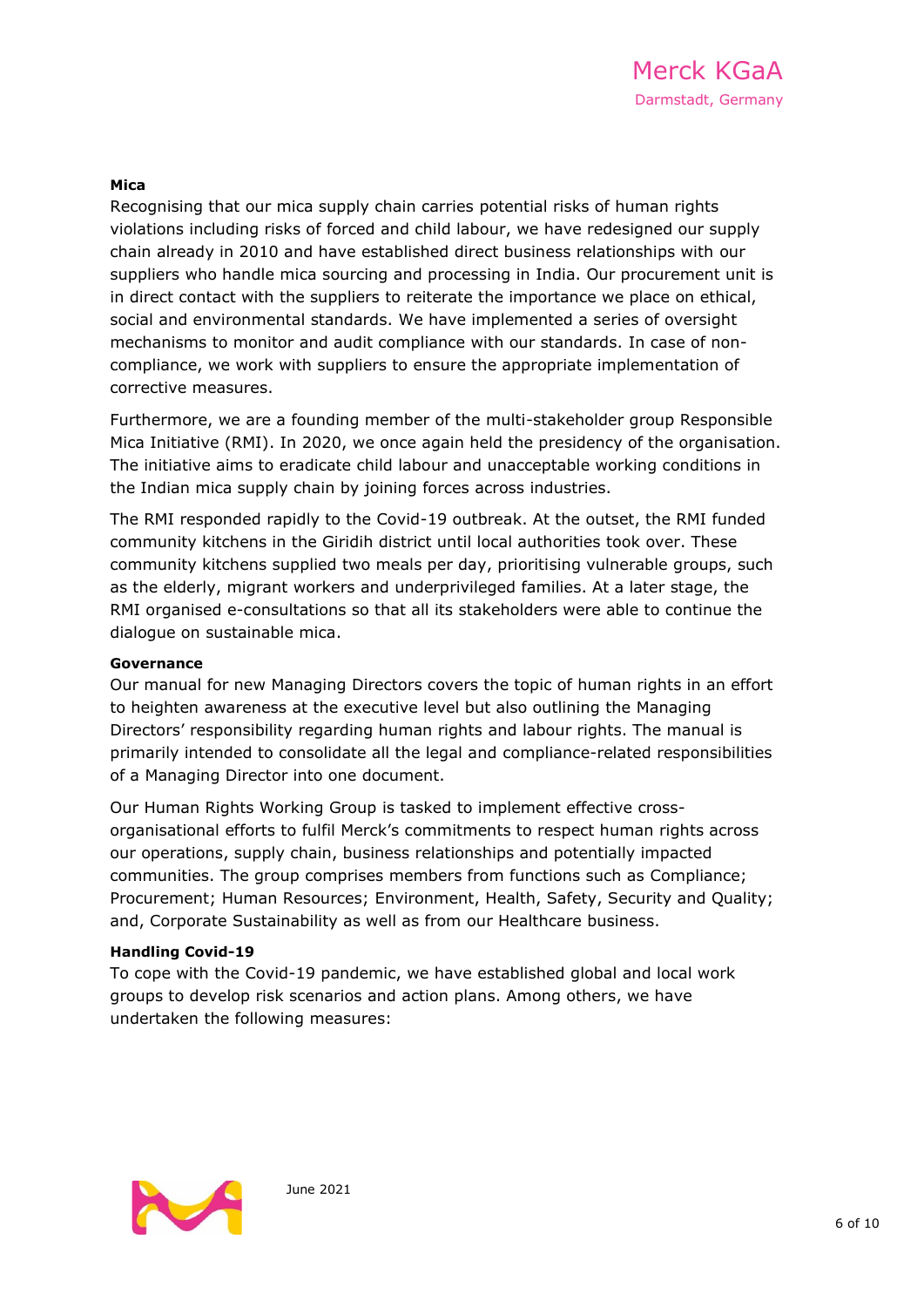- We have developed special occupational safety standards for numerous sites covering all functional units (offices, laboratories and manufacturing facilities).
- We continuously inform our workforce about specific behavioral protocols via our intranet or notice boards on site.
- To mitigate our employees' risk of infection during the pandemic, we have been offering them personal protective equipment (PPE). A special PPE work group has ensured that the equipment be distributed in the correct quantity according to specific needs.
- We developed Group-wide guidelines, taking into account the different pandemic histories and regulations from country to country. These guidelines regulate the physical presence of employees at the company workplace and working remotely. They contain generally applicable hygiene regulations, support employees to balance work, childcare and family obligations and protect employees with special personal health risks. We also extended our telephone social counseling to all countries. We offer psychological counseling to our employees and their families in the event of mental stress.
- We furthermore tightened up our travel guidelines Group-wide in order to protect our workforce.

### **Effectiveness**

In 2020, there were no instances of modern slavery in our operations identified via the SpeakUp Line, through which employees and external stakeholders can report violations of our Human Rights Charter. We verified compliance with the principles of our Global Social and Labour Policy at our local subsidiaries. No violations were identified. At the same time, we recognise that as a hidden issue, modern slavery requires more effort to uncover, including in our supply chain.

Through the TfS initiative, we have access to more than 1,250 valid [scorecards](https://www.merckgroup.com/en/sustainability-report/2020/servicepages/glossary.html#scorecard) on the assessment of our suppliers, 717 of which took part in a new assessment or reassessment in 2020. In some cases, these were initiated by us and in other cases by other TfS members.

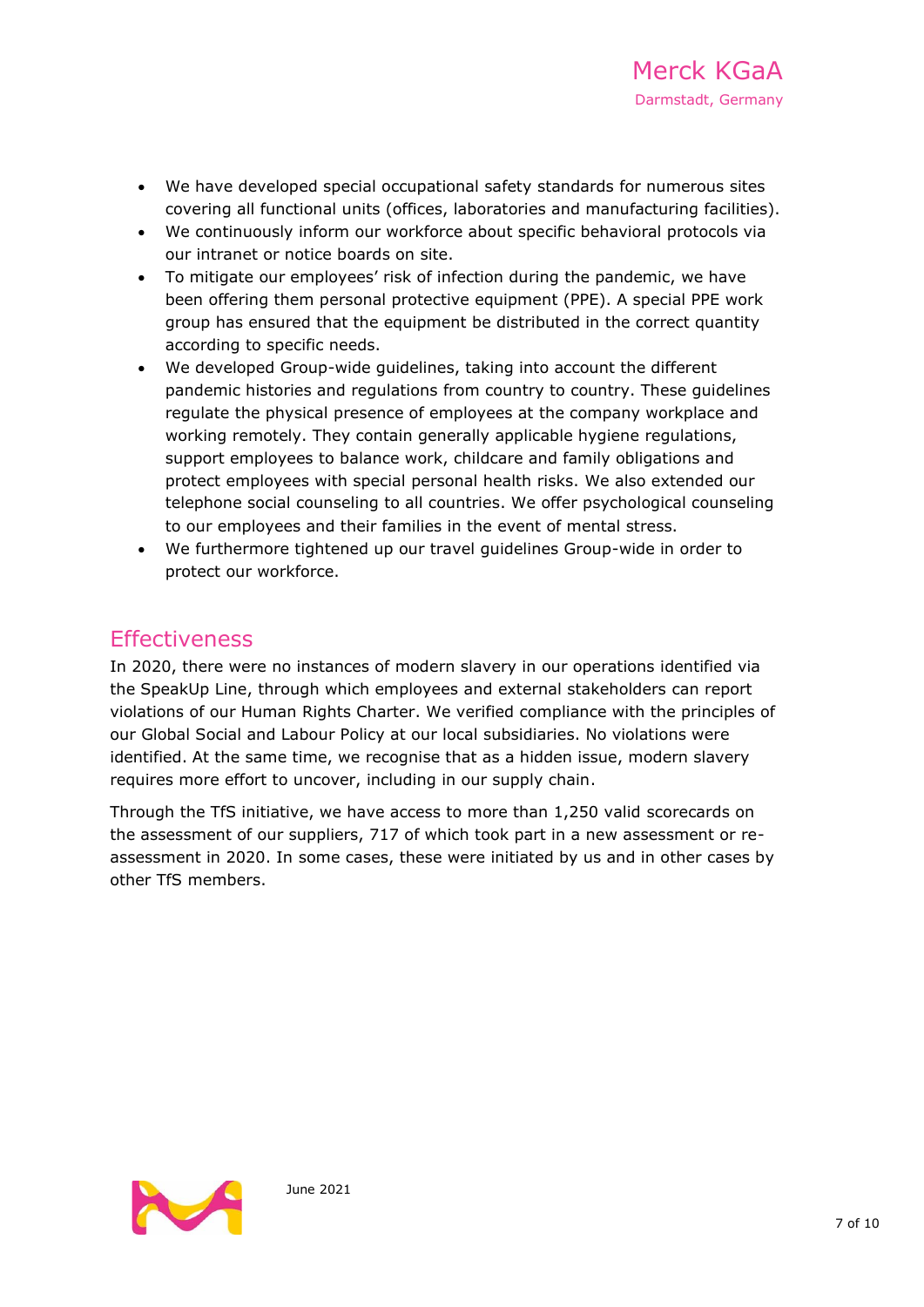### Training and awareness-raising

We are working on integrating human rights related content, including on modern slavery, into existing training and awareness-raising formats for relevant internal functions. Activities in 2020 included:

- We integrated relevant content into our annual on-boarding training for new EHS managers.
- In 2020, we introduced a [TfS](https://tfs-initiative.com/) training course in Asia. We invited our Procurement employees to participate in various Ecovadis webinars. Part of the training program deals with TfS assessments and audits, which include compliance with human rights as an essential audit component. In addition, we are in the process of developing a global training program for purchasers and suppliers together with TfS. This will include training on human rights.
- Employees based in Australia and those with responsibilities in Australia will be trained on the the Australian Modern Slavery Laws on an annual basis.
- We continued to train all Managing Directors and the senior management on our [Human Rights Charter](https://www.emdgroup.com/company/responsibility/us/Merck_KGaA_Darmstadt_Germany_Human_Rights_Charter.pdf) and the [Global Social and Labour Standards Policy](https://www.emdgroup.com/company/responsibility/us/regulations-and-guidelines/Social-and-Labor-Standards-Policy-Website-US.pdf) and require them to confirm both documents are understood and are implemented within their area of responsibility.

### Looking ahead

We took the first step towards implementing the UN Guiding Principles on Business and Human Rights in 2012, and we have since worked to continuously improve our human rights due diligence.

At the same time, we know we have more work to do, including in combatting modern slavery. In summary, our focus areas for action include:

- Continue to conduct internal audits to ensure that our local subsidiaries comply with the principles of our [Global Social and Labour Standards Policy](https://www.emdgroup.com/company/responsibility/us/regulations-and-guidelines/Social-and-Labor-Standards-Policy-Website-US.pdf)
- Continue to review our current supplier assessments and audit procedures to define appropriate mitigation measures, including with regard to modern slavery and human trafficking
- Continue to strengthen our internal communication and awareness-raising about human rights and modern slavery

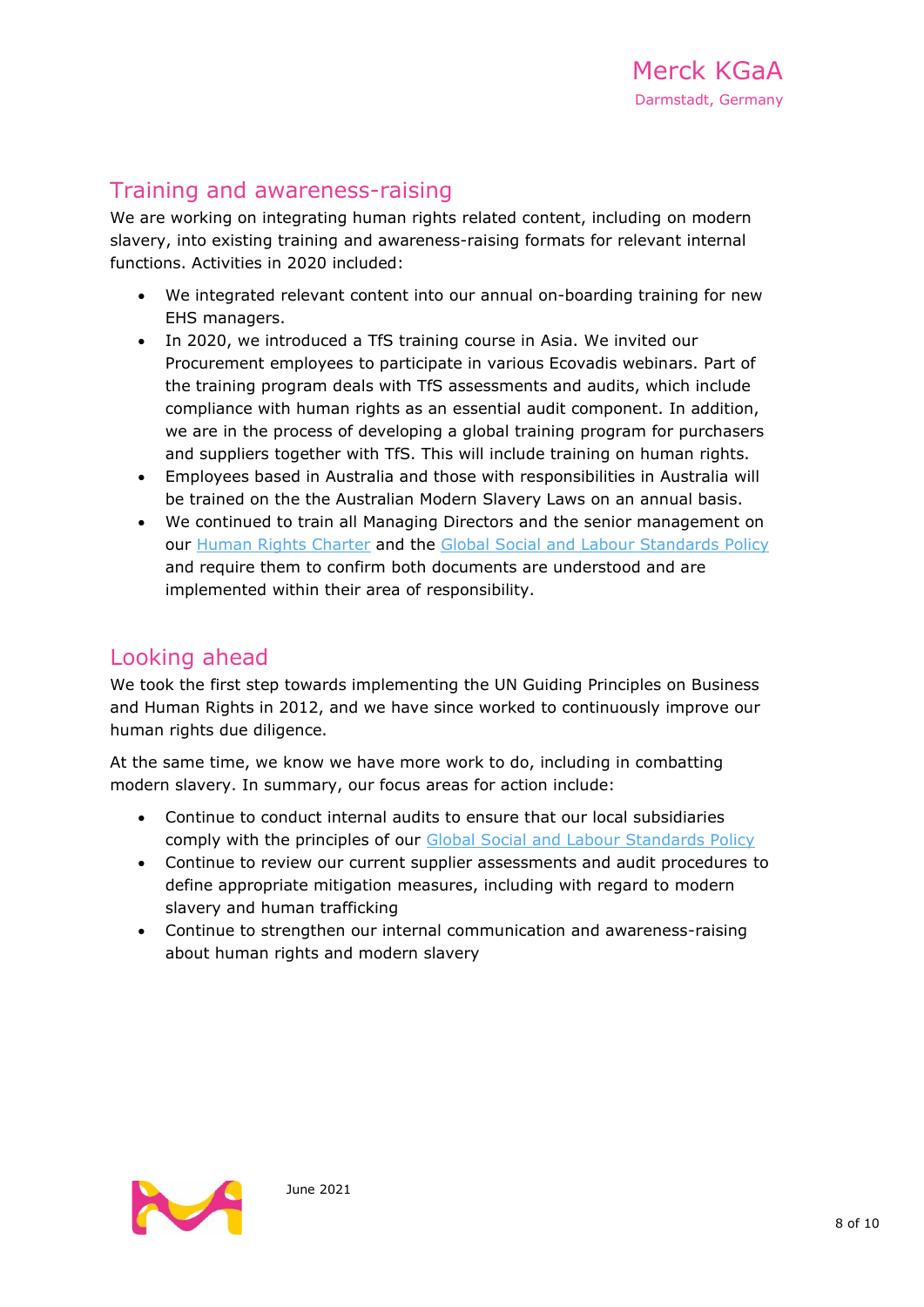We are committed to ensuring that we continuously improve our approach, in line with our values and international expectations on corporate human rights and labor rights due diligence.

9 June 2021

Belén Garijo Chair of the Executive Board and CEO **Merck KGaA, Darmstadt, Germany**

Rekember

**Rebecca Lee** Managing Director Millipore Sigma Australia Director of the Board **Merck Pty Ltd, a subsidiary of Merck KGaA, Darmstadt, Germany, Sigma-Aldrich Pty Ltd & Sigma-Aldrich Oceania Pty Ltd**

Wistiano l. de k. hangel

**Cristiano Rangel** Chief Financial Officer EMD Serono Australia Director of the Board **Merck Healthcare Pty Ltd, a subsidiary of Merck KGaA, Darmstadt, Germany**